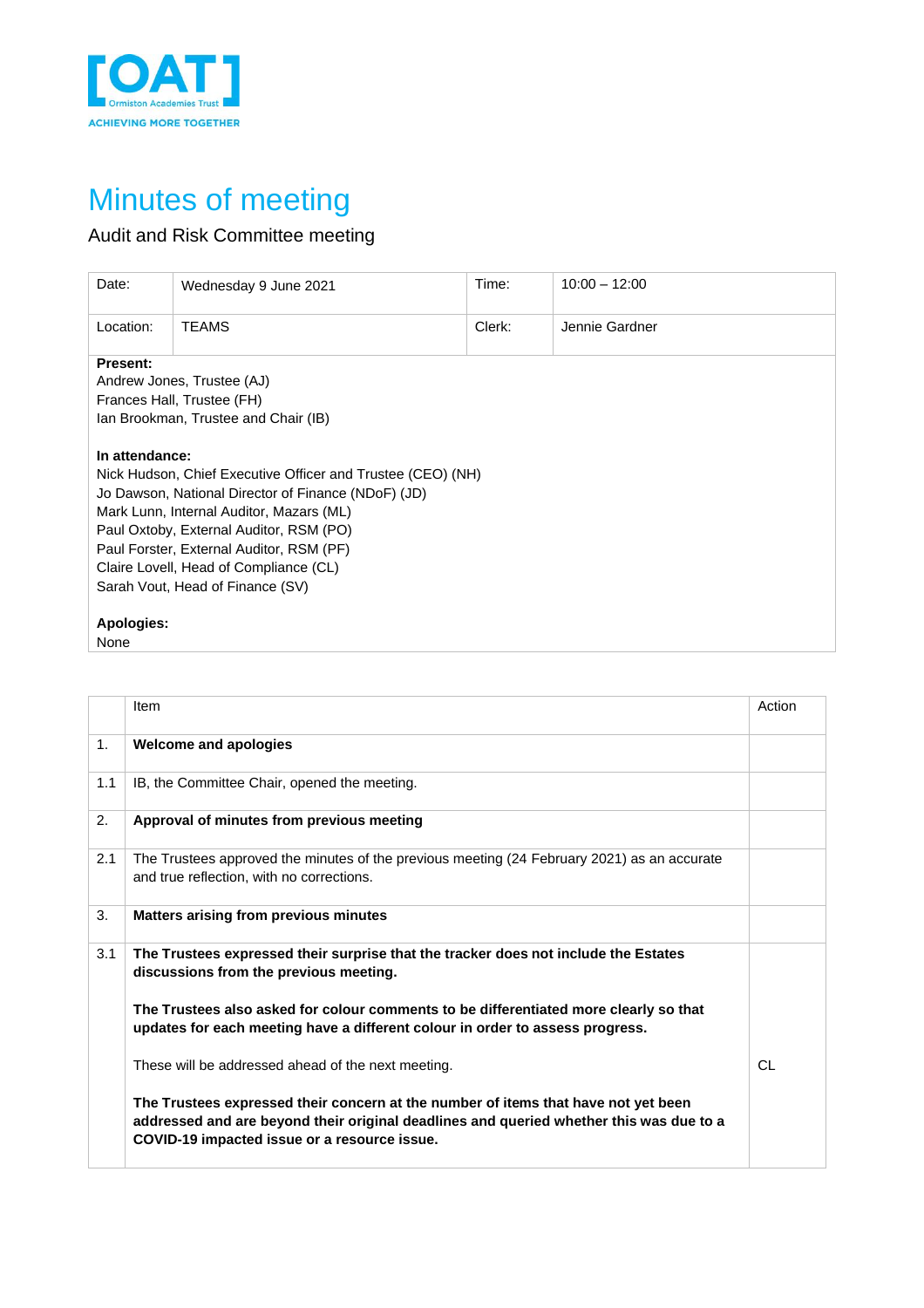

|     | The NDoF agreed to replicate the process performed for the Finance & Capital committee and<br>look across the actions outstanding across the F&C, A&R and People committee. The NDoF<br>reassured the committee that good progress was being made across many areas including but<br>not limited to a full review of all finance policies - they had been updated and were ready to<br>launch in September. The Finance Delegation of Authority work, together with other work e.g.,<br>insurance reviews, had highlighted the need to review policies that sat outside of finance<br>historically e.g. asset management.<br>The Trustees asked if action point 4, relating to risk management training for Trustees, is<br>ready to be prioritised. | <b>NDoF</b> |
|-----|------------------------------------------------------------------------------------------------------------------------------------------------------------------------------------------------------------------------------------------------------------------------------------------------------------------------------------------------------------------------------------------------------------------------------------------------------------------------------------------------------------------------------------------------------------------------------------------------------------------------------------------------------------------------------------------------------------------------------------------------------|-------------|
|     | It was confirmed that this is something that will be discussed at the July Board                                                                                                                                                                                                                                                                                                                                                                                                                                                                                                                                                                                                                                                                     |             |
| 4.  | <b>Compliance Update</b>                                                                                                                                                                                                                                                                                                                                                                                                                                                                                                                                                                                                                                                                                                                             |             |
| 4.1 | ML gave key headlines from the Internal Audit report and highlighted that since the last Audit and<br>Risk committee, Mazars have issued the final payroll audit reports of seven academies, with draft<br>reports being issued to two academies. The Estates and CLFP report have also both been issued<br>in final. ML confirmed the Health and Safety audit has been deferred to October 2021.                                                                                                                                                                                                                                                                                                                                                    |             |
|     | The Trustees expressed concern in delaying the Health and Safety.                                                                                                                                                                                                                                                                                                                                                                                                                                                                                                                                                                                                                                                                                    |             |
|     | The NDoF confirmed that the Health and Safety audit was planned to take place in Autumn 2021.                                                                                                                                                                                                                                                                                                                                                                                                                                                                                                                                                                                                                                                        |             |
|     | The OAT Executive Team are continuously reviewing upcoming priorities and risks (internal and<br>external).                                                                                                                                                                                                                                                                                                                                                                                                                                                                                                                                                                                                                                          |             |
|     | ML confirmed that IT: Cyber Security audit is planned for the end of academic year 2020/2021.                                                                                                                                                                                                                                                                                                                                                                                                                                                                                                                                                                                                                                                        |             |
|     | The Trustees queried when performance management comes into play, to ensure basic<br>financial processes are completed correctly, when weaknesses are identified through<br>internal audit.                                                                                                                                                                                                                                                                                                                                                                                                                                                                                                                                                          |             |
|     | Since Autumn 2019, all FDs/ Business Managers have a dotted line into the NDoF.                                                                                                                                                                                                                                                                                                                                                                                                                                                                                                                                                                                                                                                                      |             |
|     | As part of the changes to the performance management processes, the NDoF will feed into their<br>performance reviews going forward.                                                                                                                                                                                                                                                                                                                                                                                                                                                                                                                                                                                                                  |             |
|     | Improvements are being made with regards to the 'OAT' way, and in conjunction with this, the<br>FD's will be provided with the correct guidance and training to perform these functions in<br>accordance with OAT policies and procedures.                                                                                                                                                                                                                                                                                                                                                                                                                                                                                                           |             |
|     | The Trustees discussed the balance between academy autonomy and more centralisation<br>of financial processes and policies, as the number of payroll issues seems to have<br>increased and they were unclear if this was due to weaker processes or improved auditing.                                                                                                                                                                                                                                                                                                                                                                                                                                                                               |             |
|     | The NDoF reassured trustees that processes had not worsened, that some audits were targeted<br>at areas of concern, so it was not surprising to identify some issues. The NDoF highlighted that<br>solutions were been identified and implemented more quickly and that also these were of a trust-<br>wide approach vs just at an academy level.                                                                                                                                                                                                                                                                                                                                                                                                    |             |
|     |                                                                                                                                                                                                                                                                                                                                                                                                                                                                                                                                                                                                                                                                                                                                                      |             |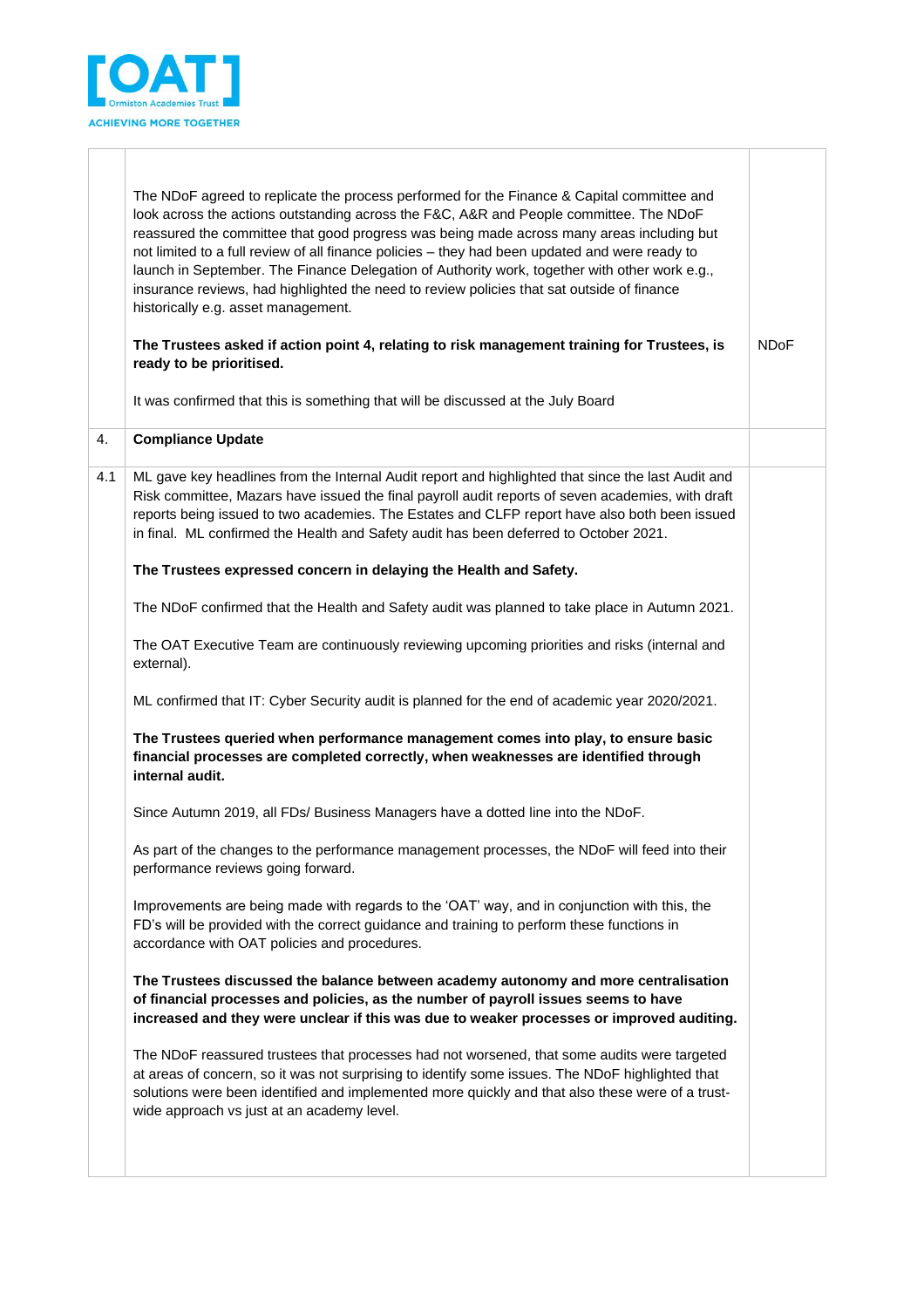

|     | PO expressed the difficulty in changing cultures and behaviours regarding payroll process in<br>isolation and that this will require system changes. The clear direction of travel is to have a<br>centralised payroll directed policy.                                                                                                                                                                                                                                                                                                                                 |           |
|-----|-------------------------------------------------------------------------------------------------------------------------------------------------------------------------------------------------------------------------------------------------------------------------------------------------------------------------------------------------------------------------------------------------------------------------------------------------------------------------------------------------------------------------------------------------------------------------|-----------|
|     | The Trustees also stated that it was clear that there were a number of projects that are<br>inter-dependent and need to be managed holistically to deliver optimal benefit e.g. OAT<br>Behaviours, Payroll, OAT way, 1 ledger etc, Performance Management etc.                                                                                                                                                                                                                                                                                                          |           |
|     | If there is a link within all of this to performance management then it needs to be a very<br>definitive piece of framework. FH will take this to People Committee.                                                                                                                                                                                                                                                                                                                                                                                                     | <b>NH</b> |
|     | The CEO (NH) agreed to discuss this with CB and ensure that it was discussed at the next People<br>Committee.                                                                                                                                                                                                                                                                                                                                                                                                                                                           |           |
| 4.2 | Within the OAT Audit Operational Plan 2021/22, the Trustees queried 'wellbeing',<br>suggesting it should be assigned to the National Director of HR and Operations, instead of<br>the National Director of Finance.                                                                                                                                                                                                                                                                                                                                                     | CL.       |
|     | The Trustees also discussed the link between fraud awareness and cyber-security and<br>requested a bit more clarity surrounding the content of the wellbeing audit.                                                                                                                                                                                                                                                                                                                                                                                                     |           |
|     | The NDoF confirmed that OAT will release a staff wide survey in November 2021 and a wellbeing<br>audit will be performed shortly after this.                                                                                                                                                                                                                                                                                                                                                                                                                            |           |
|     | ML suggested focusing on the following: what structure is in place to successfully implement<br>wellbeing strategies, how is OAT receiving feedback from staff and how can OAT use data to<br>achieve the former.                                                                                                                                                                                                                                                                                                                                                       |           |
|     | Cyber Security focuses on systems, whilst fraud awareness is behavioural. It was also discussed<br>that phishing emails should be incorporated into the cyber security review.                                                                                                                                                                                                                                                                                                                                                                                          |           |
|     | Following the above changes, the Internal Audit Plan for 2021/22 was considered to have a good<br>spread of assignments and was therefore approved.                                                                                                                                                                                                                                                                                                                                                                                                                     |           |
| 4.3 | CL confirmed that 76% of audit recommendations are now closed.                                                                                                                                                                                                                                                                                                                                                                                                                                                                                                          |           |
|     | The Trustees commented on the good progress being made to resolve issues                                                                                                                                                                                                                                                                                                                                                                                                                                                                                                |           |
| 5.  | <b>External Audit</b>                                                                                                                                                                                                                                                                                                                                                                                                                                                                                                                                                   |           |
| 5.1 | PO temporality left the meeting at 10:50. PF presented the external audit plan 2021, including a<br>review of the timeline changes. The ESFA submission of accounts and audit findings report is due<br>on 31 December 2021, but the Annual Accounts Return deadline has returned to January 2022.                                                                                                                                                                                                                                                                      |           |
|     | The Trustees expressed concern in the wording of and asked for clarification regarding the<br>'Going Concern' risk that is rated at high. PF confirmed that this is a high risk due to the new<br>auditing standards and the impact of COVID-19 only and is focused on going concern being a key<br>audit risk. It should be emphasised that the auditors do not consider OAT to be at a high risk of<br>not being a going concern. PO was able to later confirm PF's comments and RSM will change the<br>language of this risk to provide more clarity on its context. | PO.       |
|     | PF expressed that RSM will work in a hybrid audit risk model, with some on-site audits and others<br>carried out remotely.                                                                                                                                                                                                                                                                                                                                                                                                                                              |           |
|     |                                                                                                                                                                                                                                                                                                                                                                                                                                                                                                                                                                         |           |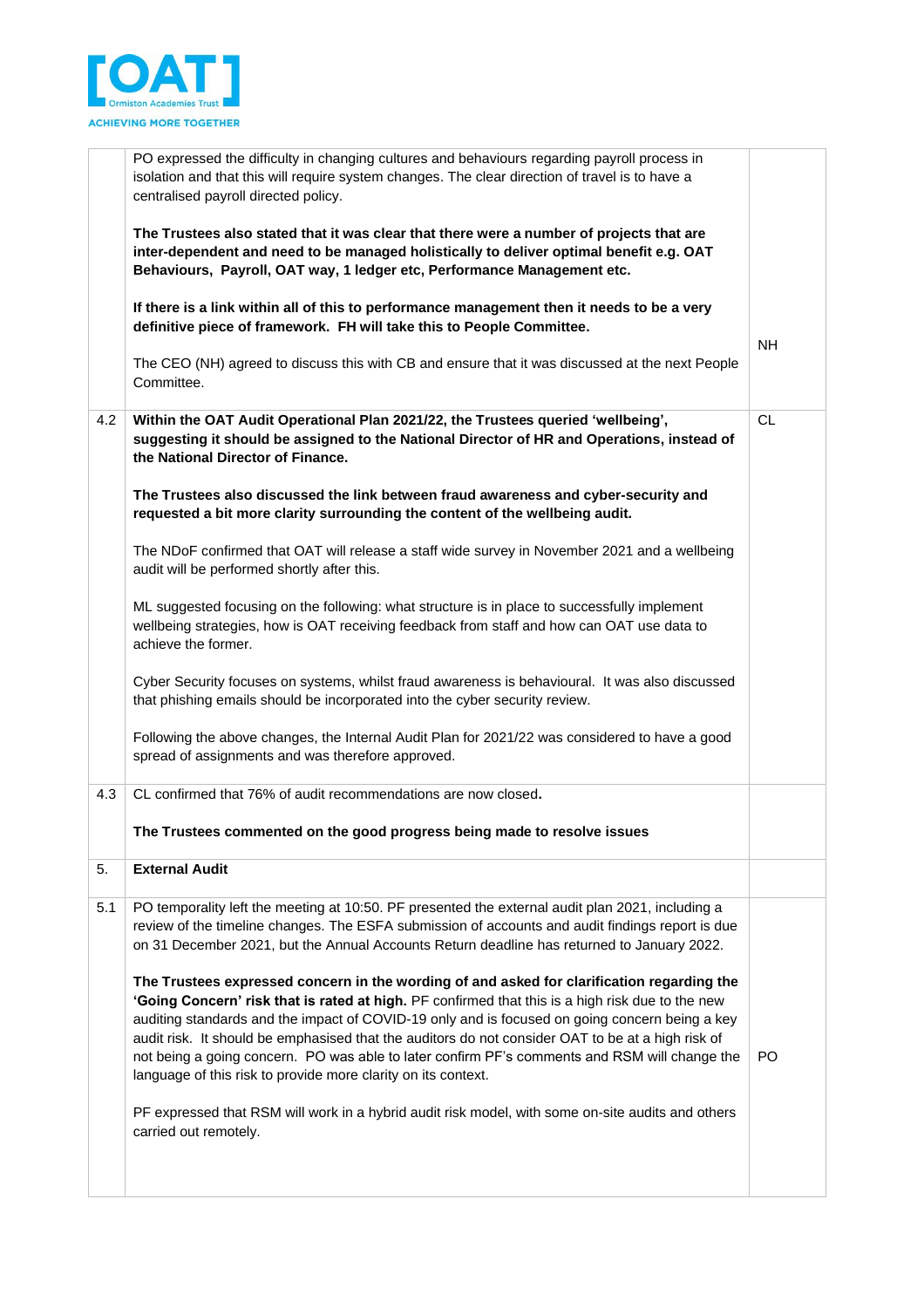

|     | IB, the Committee Chair, thanked PO and PF for the external audit work and recommends<br>that both the external audit plan and the emerging issues are presented to all Trustees at<br>the July Board meeting.                                                                                                                                                                                                                                                                                                                               | <b>NDoF</b> |
|-----|----------------------------------------------------------------------------------------------------------------------------------------------------------------------------------------------------------------------------------------------------------------------------------------------------------------------------------------------------------------------------------------------------------------------------------------------------------------------------------------------------------------------------------------------|-------------|
| 6.  | <b>Risk</b>                                                                                                                                                                                                                                                                                                                                                                                                                                                                                                                                  |             |
| 6.1 | The NDoF presented a paper on the following:<br>Requirements per the Academy Financial Handbook<br>Progress made by OAT around Risk Management during the last 18 months since the<br>audit by Mazars.<br>Latest Trust Level risks<br>Proposed next steps.<br>$\blacksquare$                                                                                                                                                                                                                                                                 |             |
|     | With regard to the Trust level risks, the Trustees asked for clarification on the complaint's<br>personnel vacancy.                                                                                                                                                                                                                                                                                                                                                                                                                          |             |
|     | The CEO confirmed that the complaints personnel is still in post and despite resignation, there is<br>not currently a gap.                                                                                                                                                                                                                                                                                                                                                                                                                   |             |
|     | The NDoF re-iterated that the associated risk had been increased due to a number of factors<br>including but not limited to the following: the reason resignation; the need to review the associated<br>policy and procedures; monitoring controls, training and support.                                                                                                                                                                                                                                                                    |             |
|     | The Trustees reflected on the also "Risks Extract from Sir David Carter" paper in agenda<br>item 6.4) and, in particular, the appetite for more growth to exceed the capacity of the<br>organisation.                                                                                                                                                                                                                                                                                                                                        |             |
|     | Trustees asked if there is a master plan of priorities for upcoming years.                                                                                                                                                                                                                                                                                                                                                                                                                                                                   |             |
|     | The NDoF answered that OAT had an educational strategy and a financial strategy and that they<br>were both delivering in line with expectations. The NDoF highlighted that, in order to optimise<br>educational outcomes from the financial strategy, the operational and people strategies needed to<br>be accelerated. The NDoF stated that, as part of the top-down/ bottom-up integrated strategic<br>planning, work was underway on plans to do this including, but not limited to, detailed lifecycle<br>planning for Estates and ICT. |             |
|     | The Trustees asked if the above will mitigate risks.                                                                                                                                                                                                                                                                                                                                                                                                                                                                                         |             |
|     | The NDoF confirmed that lifecycle planning (ICT and Estates) will have been conducted for all 40<br>academies by January 2022.                                                                                                                                                                                                                                                                                                                                                                                                               |             |
|     | Similarly, executive level planning around an integrated approach to SEND, mental health,<br>behaviour, inclusion was being developed.                                                                                                                                                                                                                                                                                                                                                                                                       |             |
|     | Trustees queried whether the Director of Education, should attend future meetings and join<br>the discussion, as the top risks seem to include estates, finance and educational needs.<br>Should there be a separate strategy around SEND, mental health and inclusion?                                                                                                                                                                                                                                                                      |             |
|     | Risks should be discussed routinely within each sub-committee e.g., Estates and ICT within the<br>Finance & Capital Committee and the Integrated Education Strategy within the SIS. However, the<br>Trust level review of risks should prompt such discussions in the Audit & Risk/Board as<br>appropriate.                                                                                                                                                                                                                                  |             |
|     |                                                                                                                                                                                                                                                                                                                                                                                                                                                                                                                                              |             |